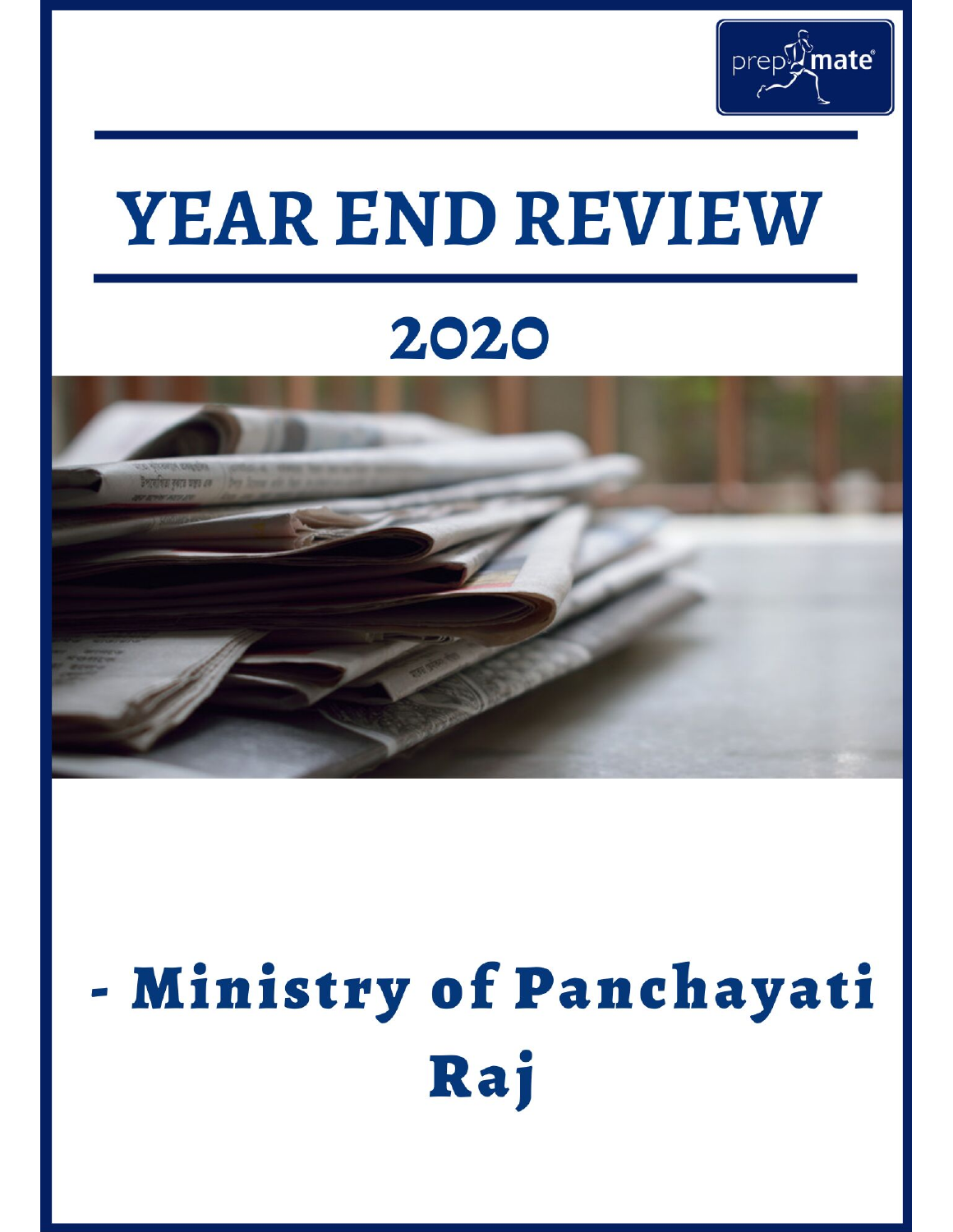

For updates on WhatsApp, share your Name, City & Email ID on **and C**<sup>8</sup> 88986-30000 88986-30000

#### **Year End Review 2020- Ministry of Panchayati Raj**

The major highlights of the Ministry of Panchayati Raj during the year 2020 are as follows: **1. SVAMITVA (Survey of Villages and Mapping with Improvised Technology in Village Areas)** 

Towards the objectives of socio-economic empowerment of the rural mass and making them self-reliant, a Central Sector Scheme, **"Survey of Villages and Mapping with Improvised Technology in Village Areas"** was launched by the Prime Minister on 24th April 2020. The scheme aims to provide the 'record of rights' to village household owners possessing houses in inhabited rural areas in villages and issuance of property cards to the property owners.

- Pilot phase of the Scheme is being implemented during the financial year 2020-21 covering about 1 lakh villages in the States of Maharashtra, Karnataka, Haryana, Uttar Pradesh, Uttarakhand and Madhya Pradesh and few border villages of Punjab & Rajasthan, along with establishment of 101 Continuous Operating System (CORS) stations across Punjab and Rajasthan. In the Pilot phase, distribution of Property card/title deed has already commenced in all the six selected States. The scheme will cover all remaining States/UTs by 2023-24.
- As on November 2020, drone flying has been completed in 8,837 villages; out of which data processing of survey data is completed for 6,438 villages and feature extraction for 5,342 villages. Physical distribution of property cards has been done to about one lakh household owners in 763 villages across 6 pilot States, details of which are as under:

| SI.<br>No. | <b>State</b>   | <b>Property Card/Title deed</b>                 | <b>Villages</b> | <b>Property Card</b><br><b>Owners</b> |
|------------|----------------|-------------------------------------------------|-----------------|---------------------------------------|
| 1.         | Haryana        | Title Deed                                      | 221             | 40,000                                |
| 2.         | Karnataka      | Ownership<br>Rural<br>Property<br>Record (RPOR) | 2               | 121                                   |
| 3.         | Madhya Pradesh | AdhikarAbhilekh                                 | 44              | 3,132                                 |
| 4.         | Maharashtra    | Sannad                                          | 100             | 14,000                                |
| 5.         | Uttarakhand    | SvamitvaAbhilekh                                | 50              | 6,587                                 |
| 6.         | Uttar Pradesh  | Gharauni                                        | 346             | 36,880                                |
|            | <b>Total</b>   |                                                 | 763             | 1,00,720                              |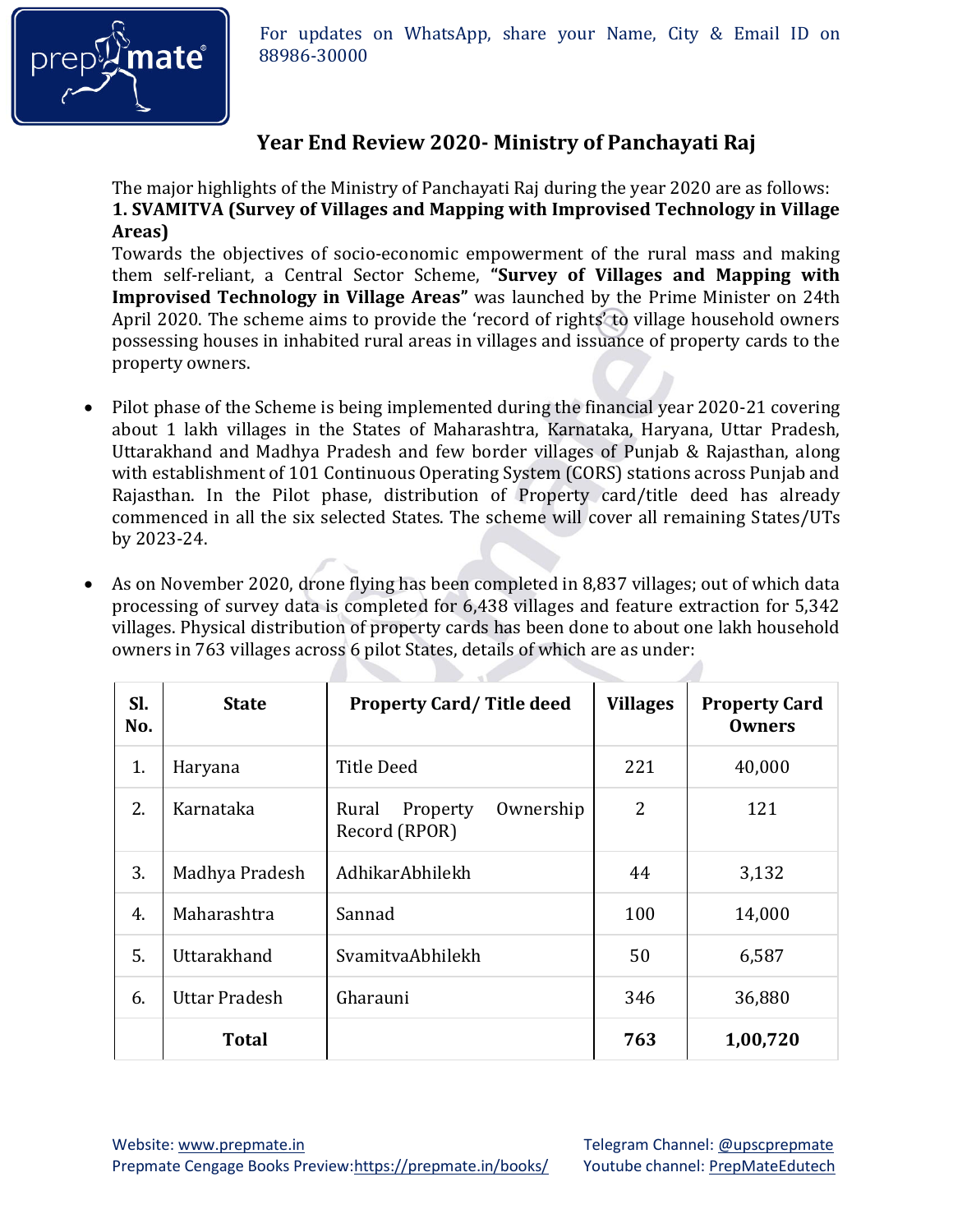

#### **2. e-Gram Swaraj e-Financial Management System**

In order to strengthen e-Governance in Panchayati Raj Institutions (PRIs), eGramSwaraj, a Simplified Work Based Accounting Application for Panchayati Raj, was launched on the occasion of National Panchayati Raj Day on April 24, 2020. It has been developed amalgamating the functionalities of all the applications under e-panchayat Mission Mode Project (MMP).

- e-GramSwaraj assists in enhancing the credibility of Panchayat through inducing greater devolution of funds to PRI. It brings better transparency through decentralized planning, progress reporting and work-based accounting. Furthermore, the application provides a platform for effective monitoring by higher authorities.
- In this endeavour, the Ministry of Panchayati Raj has put in place an e-Financial Management System (e-FMS) comprising of Panchayat Planning, Physical Progress, Financial Progress, and Asset Management with Local Government Directory (LGD) forming the base for such a robust system along with the Public Financial Management System (PFMS), Special Planning and Geotagging.

#### **3. Training & Capacity Building**

The Ministry of Panchayati Raj (MoPR) is responsible for the work of advocacy, monitoring and implementation of the mandate of 73rd Amendment to the Constitution. MoPR complements the efforts of State Government towards training and capacity building of the Panchayati Raj Institutions (PRls) through Centrally Sponsored Scheme of Rashtriya Gram Swaraj Ahhiyan (RGSA). The Ministry has approved the Annual Action Plans (AAPs) of 34 States/UTs and released Rs.324.42 crore to 17 States/UTs and implementing agencies till 08.12.2020.

#### **4. People's Plan Campaign (PPC)- Sabki Yojana Sabka Vikas**

Inspired by the visible and quite satisfactory performance of the Gram Panchayats, Gram Sabhas and other stakeholders involved in the PPC during 2018-19 and 2019-20 and to provide sustainability to the Gram Panchayat Development Plan (GPDP) formulation process into a participative and transparent exercise, the process of GPDP preparation for the financial year 2021-22 again has started in Campaign mode from 2nd October, 2020 as PPC-2020-21. The status of PPC as on December 08/12/2020 is as under:

- 162155 numbers (59.7%) of Gram Sabhas held
- 195168 numbers (78%) of Gram Sabhas Scheduled
- 53901 numbers (19.9%) of facilitator's feedback received.
- 49114 numbers (18.1%) of GPDP Approved as per facilitator's feedback.
- 39 numbers of GPDPs uploaded on eGramswaraj portal
- 98 numbers of GPDPs in pipeline

#### **5. AuditOnline: Online Audit of Panchayat accounts**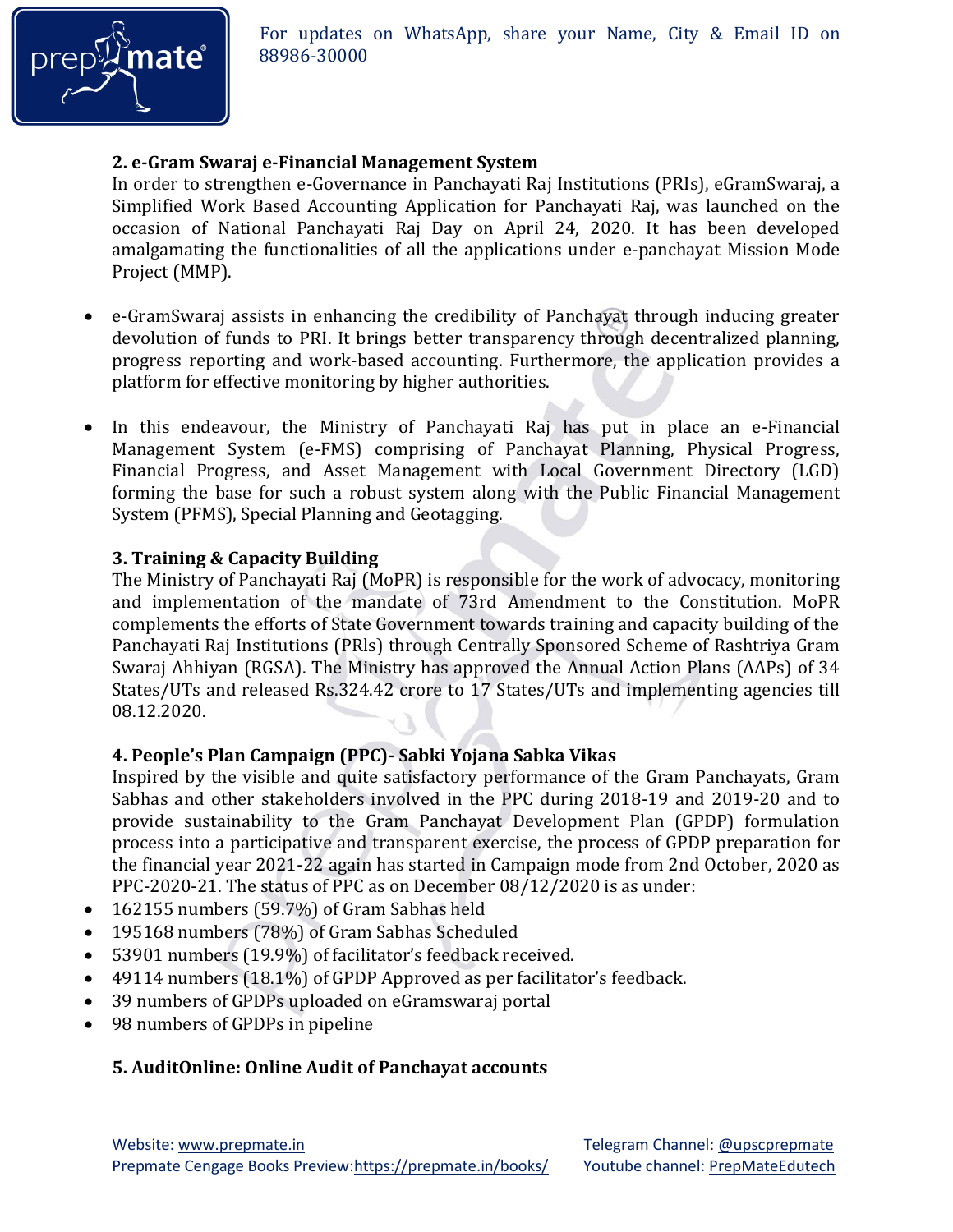

- As a critical Institutional reform, Ministry has launched the AuditOnline application on 15th April, 2020 for carrying out online Audits of Panchayat accounts. AuditOnline not only facilitates the auditing of accounts but also provisions for maintaining audit records that have been carried out. This application also seeks to streamline the process for audit inquiries, draft local audit reports, draft audit Paras etc. One of the main unique aspect of AuditOnline; is that it is a completely configurable application i.e. the application can be modified/configured as per States 'Audit process flow, so that the State Auditors using the application can easily carry out the audit exercise using AuditOnline.
- To begin with; it was decided to carry out the audit of Panchayat accounts for 14th Finance Commission (XIV FC) for the year 2019-20. Accordingly, States were informed that mandatory audit of at least 20% GPs need to be carried out. The accounts of Panchayats are being maintained on eGramSwaraj (erstwhile PRIASoft – accounting MIS), a work based accounting software developed under e-Panchayat Mission Mode Project. Majority of the States have adopted eGramSwaraj and have been accounting for expenditure incurred under XIV FC. Almost, all States are on-board AuditOnline to carry out audit of 20% of the GPs. Few States decided to carry out audit of more than 20% GPs viz. Telangana (40%) and UP (100%). All States are required to complete the audit process by 31st December 2020. However, from next year i.e. 2021-22; 100% GPs have to be audited using AuditOnline.
- To educate the concerned authorities about AuditOnline, several online training sessions were provided to the States, video tutorials (both in English and Hindi) were also developed which were shared with the States.

#### **6. Geo-tagging of assets**

As a part of effective monitoring, it is imperative to have field-level monitoring of physical progress of the works. Further, supplementing to strengthening the system; geo-tagging of assets (on completion of work) is of utmost importance. Ministry has developed mActionSoft – a mobile based solution to help in capturing photos with Geo-Tags (i.e. GPS Coordinates) for the works which have asset as an output. Geo-tagging of the assets is done in at least three stages viz. (i) before start of the work, (ii) during the work and (iii) on completion of work. This would provide a repository of information on all works and assets related to natural resource management, water harvesting, drought proofing, sanitation, agriculture, check dams and irrigation channels etc. As on November 2020 around 13,49,396 photographs (cumulative count) of the assets have been created through Fourteenth Finance Commission Grants. States have also initiated Geo tagging for Fifteen Finance Commission, 13,624 photos have been uploaded across 12 States in the current year.

#### **7. Initiative for the Gram Panchayat Spatial Development Planning**

Ministry of Panchayati Raj has taken up the initiative for the Gram Panchayat Spatial Development Planning on the pilot basis for two Gram Panchayats per institute in the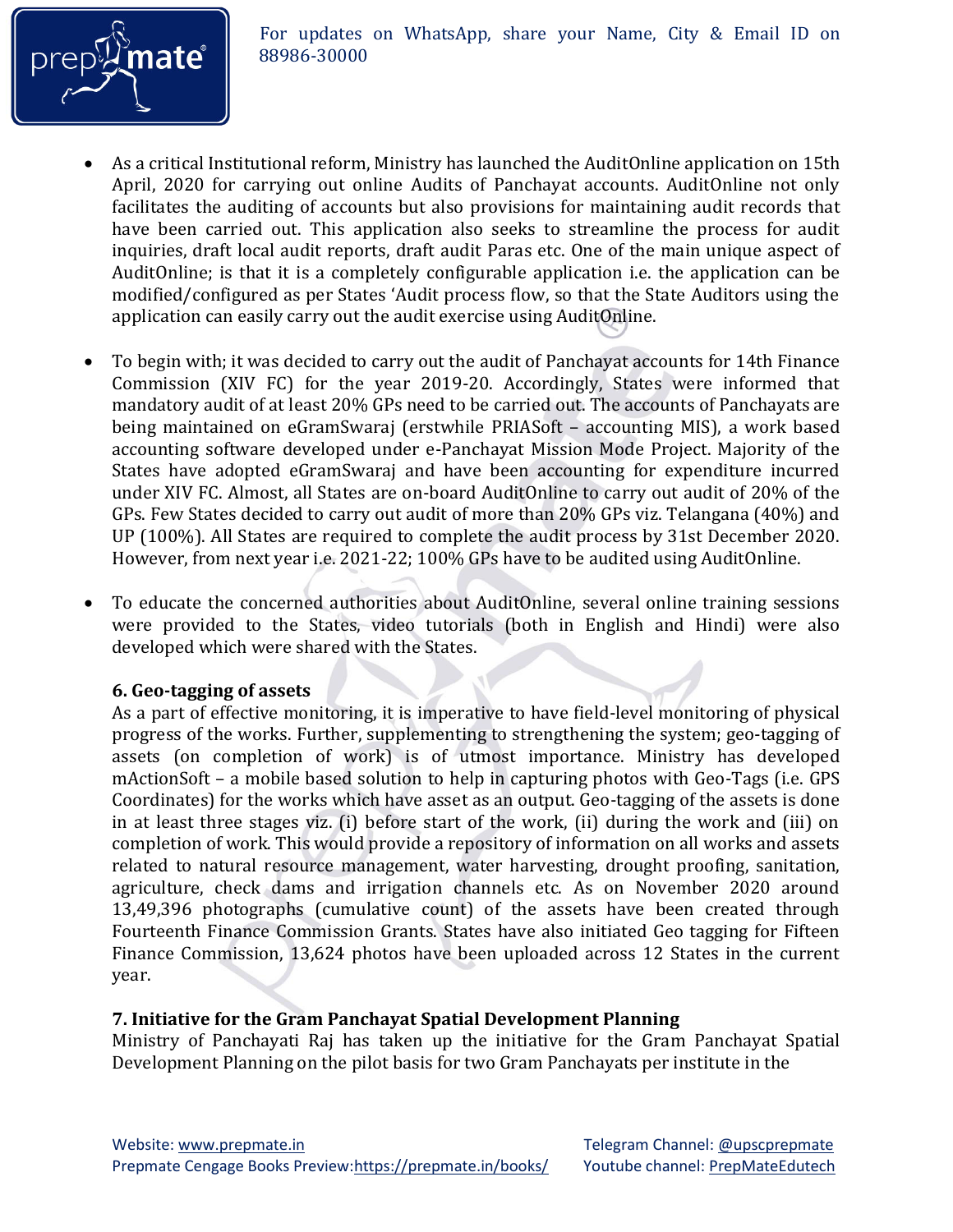

States of Andhra Pradesh, Assam, Chhattisgarh, Gujarat, Haryana, Jharkhand, Karnataka, Madhya Pradesh, Maharashtra, Odisha, Tamil Nadu, Uttar Pradesh, Uttarakhand and West Bengal in collaboration with 17 architecture as well as engineering institutes of National repute, including IITs and NITs, spread across 14 States. This initiative was launched on 1st July 2020 in a meeting chaired by Secretary, Panchayati Raj in which these institutes and State Governments participated through video conference.

A total of 34 Gram Panchayats have been selected for this pilot study through a consultation process with the respective institute and the Panchayati Raj Department of the State Government. National Informatics Centre (NIC) and National Remote Sensing Centre (NRSC) are the technology partners of the Ministry in this endeavour.

#### **8. Role of Panchayats in combating COVID-19 Pandemic**

With active assistance of the Ministry of Panchayati Raj, the Panchayats in the country have taken various mitigation / preventive measures against the COVID-19 Pandemic. Right from times of early onset of the COVID-19 pandemic in the country, the Panchayats have been on the forefront taking various preventive and protective measures. This has been illustrated during the interaction of the Prime Minister Shri Narendra Modi with selected Sarpanchs of Gram Panchayats on the occasion of National Panchayati Raj Day on 24th April, 2020.

The various initiatives employed by the Panchayats in setting up isolation centres in rural areas include development of IEC materials towards awareness creation, intensive sanitization/disinfection measures, deployment of village volunteers for COVID-19 management, enforcement of social distancing, organization of medical camps, tracking and isolating new entrants to the villages, door to door campaigns for awareness generation, hand washing campaigns, mass production of masks through SHG involvement, provision of gainful employment to returning migrant workers through involving them in Finance Commission, MGNREGS works etc.

Since Panchayati Raj Institutions are more closely connected to the local public and better able to navigate context-specific local conditions, Ministry of Panchayati Raj roped in the nationwide network of PRIs to convince the local residents to follow the guideline of health authorities and cooperate with the frontline health workers / Corona warriors.

#### **9. Dissemination of vital information of other Ministries/ Departments to the last mile recipients at Gram Panchayats and role of the Ministry of Panchayati Raj**

Ministry of Panchayati Raj has been supporting, encouraging and catering to the information-needs of the Panchayati Raj Institutions, especially Gram Panchayats, to play an important role on issues of national importance. A sizeable number of Gram Panchayats are covered under digital umbrella and the availability of digital infrastructure / digital backbone as well as robust and advanced IT & e-Governance infrastructure available with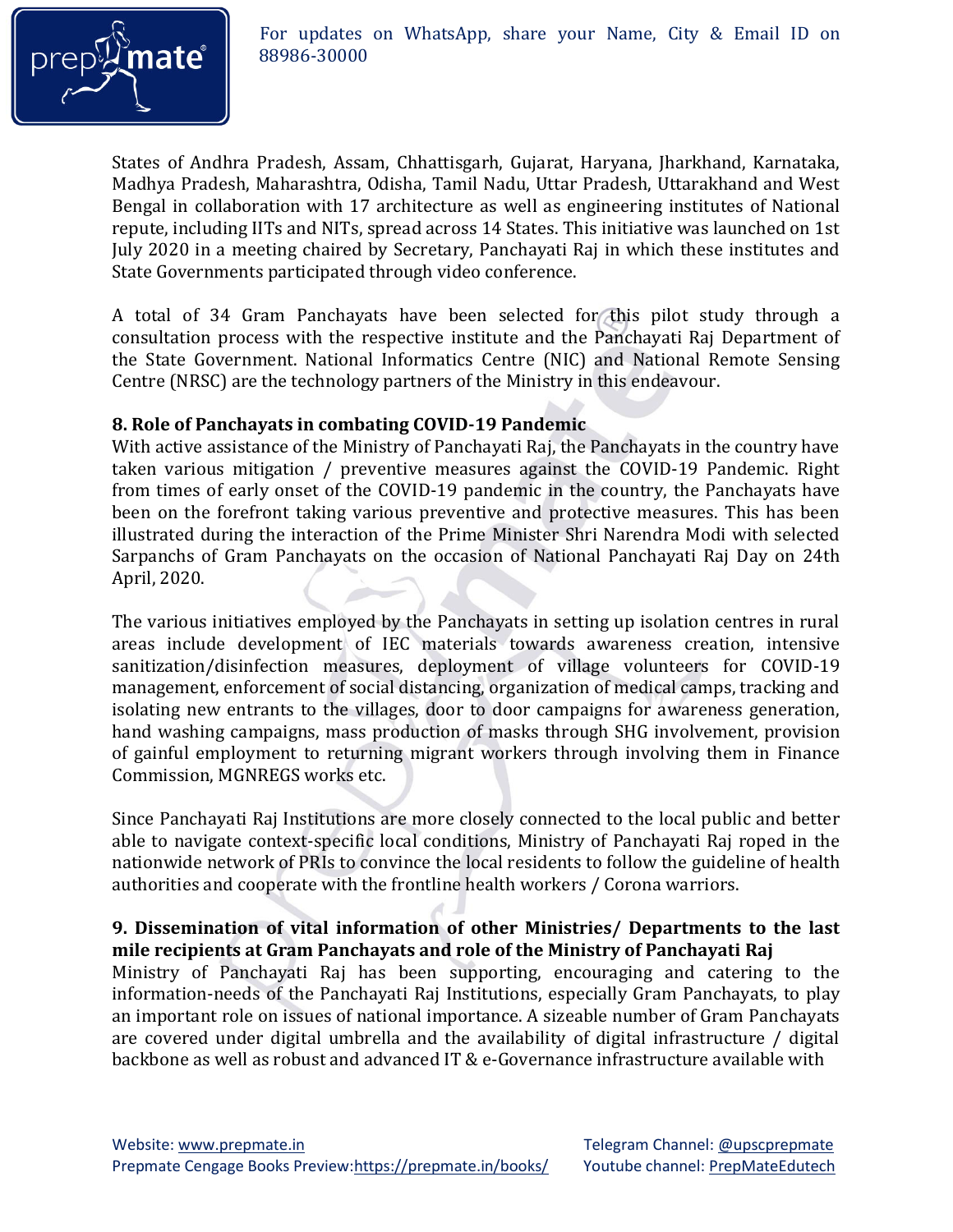

For updates on WhatsApp, share your Name, City & Email ID on **nate** 88986-30000 88986-30000

Gram Panchayats facilitated an outreach till the last mile and proved boon to ensure dissemination of information.

#### **10. Finance Commission Grants to Rural Local Bodies**

The Fifteenth Finance Commission (XV FC) in its interim report for the period of FY 2020- 21 has recommended grants of Rs.60,750 crore for Rural Local Bodies (RLBs). This is the highest annual allocation of Finance Commission Grants to RLBs so far. Earlier, Fourteenth Finance Commission (XIV FC) recommended an award of Rs.2,00,292.20 crore to the Gram panchayats constituted under Part IX of the Constitution for 26 States for the award period 2015-20. Non Part IX Areas where Panchayats do not exist were not recommended XIV FC Grants. Now, the XV FC Grant-in-aid will be devolved to all tiers of Panchayats including the Traditional Bodies of Non Part IX States and Fifth and Sixth Schedule areas, in 28 States.

The Grants are provided in two parts, namely, (i) a Basic (Untied) Grant (50%) and (ii) a Tied Grant (50 %) While the basic grants are untied and can be used by RLBs for locationspecific felt needs, except for salary or other establishment expenditure, the Tied Grants are earmarked for the national priority focus areas of Drinking Water Supply and Sanitation. Rs. 30,375 Crore as the first instalment each of Basic (Untied) and Tied Grants for the RLBs have already been released to the States based on the recommendation of MoPR, which have helped create infrastructure for basic services and also augment delivery of services to the rural citizens.

#### **11. Garib Kalyan Rozgar Abhiyan (GKRA)**

Government of India had launched GKRA in six States of Bihar, Jharkhand, Madhya Pradesh, Odisha, Rajasthan and Uttar Pradesh to provide gainful employment to the migrant labourers who had returned to their native villages due to the outbreak of COVID-19 pandemic. As a part of the Abhiyan, Ministry of Panchayati Raj undertook facilitation of two activities namely, (i) 'Construction of Gram Panchayat Bhawans' and (ii) 'Works under Central Finance Commission Grants.

The Panchayats in the 116 GKRA Districts were provisioned with the funds to the tune of Rs.9554.97 crore (unspent balance of XIV FC Grants and XV FC Untied and Tied Grants) for undertaking 'Works under Finance Commission Grants' in the rural areas, out of which an expenditure to the tune of Rs.5810.95 crore (60.82%) was made and 2,82,45,660 person days generated during the Abhiyan period which ended on 22.10.2020.

Construction of a total of 1,347 new Gram Panchayat (GP) Bhawans in six GKRA States have been completed during the Abhiyan, 12,854 GP Bhawans are at different stages of construction and 35,56,809 person days of employment generated. Apart from the construction of GP Bhawans under GKRA, construction of 9 and repairing of 4480 GP Bhawans have also been approved under the scheme of RGSA during 2020-21.

#### **12. National Panchayat Awards 2020**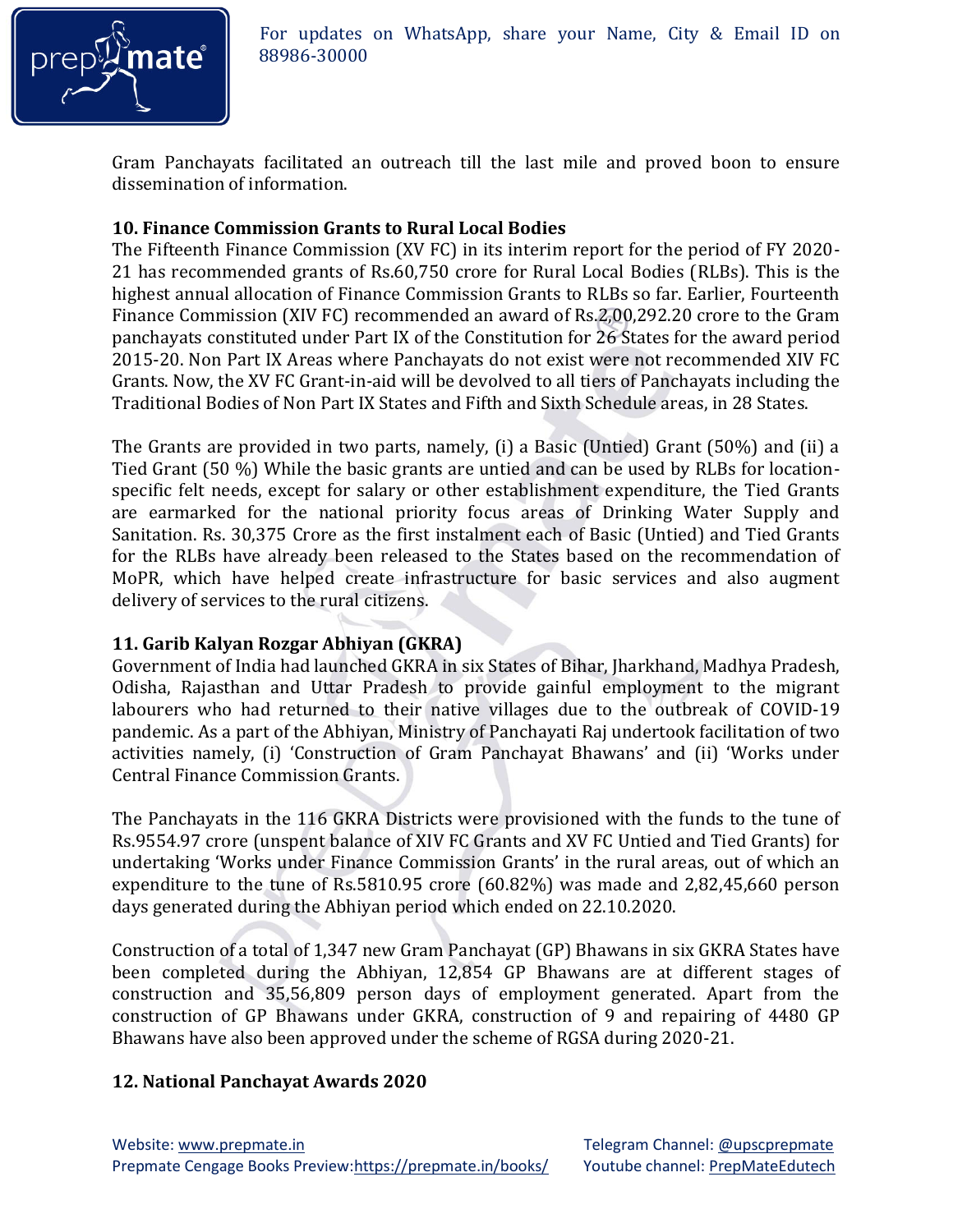

For updates on WhatsApp, share your Name, City & Email ID on **and C**<sup>8</sup> 88986-30000 88986-30000

Despite constraints and limitations, there are many outstanding performers among Panchayats all over the country. Thus, Ministry of Panchayati Raj has been incentivizing best performing Panchayats/States/UTs through awards and financial incentives since the year 2011 under its Incentivization of Panchayats Scheme in recognition of their good work for improving delivery of services and public goods. The awards are given on the National Panchayati Raj Day celebrated on 24thApril annually.

National Panchayat Awards 2020 were conferred under various categories namely, Deen Dayal Upadhyay Panchayat Sashaktikaran Puraskar [to 213 Panchayats in 28 States/UTs], Nanaji Deshmukh Rashtriya Gaurav Gram Sabha Puraskar (to 27 Gram Panchayats in 27 States/UTs), Gram Panchayat Development Plan Award (to 28 Gram Panchayats in 28 States/UTs), Child-friendly Gram Panchayat Award (to 30 Gram Panchayats in 30 States/UTs) and e-Panchayat Puraskar (8 States).

For National Panchayat Awards 2021 (Appraisal year 2019-20) online nominations for all three tiers of Panchayati Raj Institutions have been invited from State Governments/Union Territory (UT) Administrations under the four categories namely, Deen Dayal Upadhyay Panchayat Sashaktikaran Puraskar, Nanaji Deshmukh Rashtriya Gaurav Gram Sabha Puraskar, Gram Panchayat Development Plan Award and Child-friendly Gram Panchayat Award.

Website[: www.prepmate.in](http://www.prepmate.in/) Telegram Channel: @upscprepmate